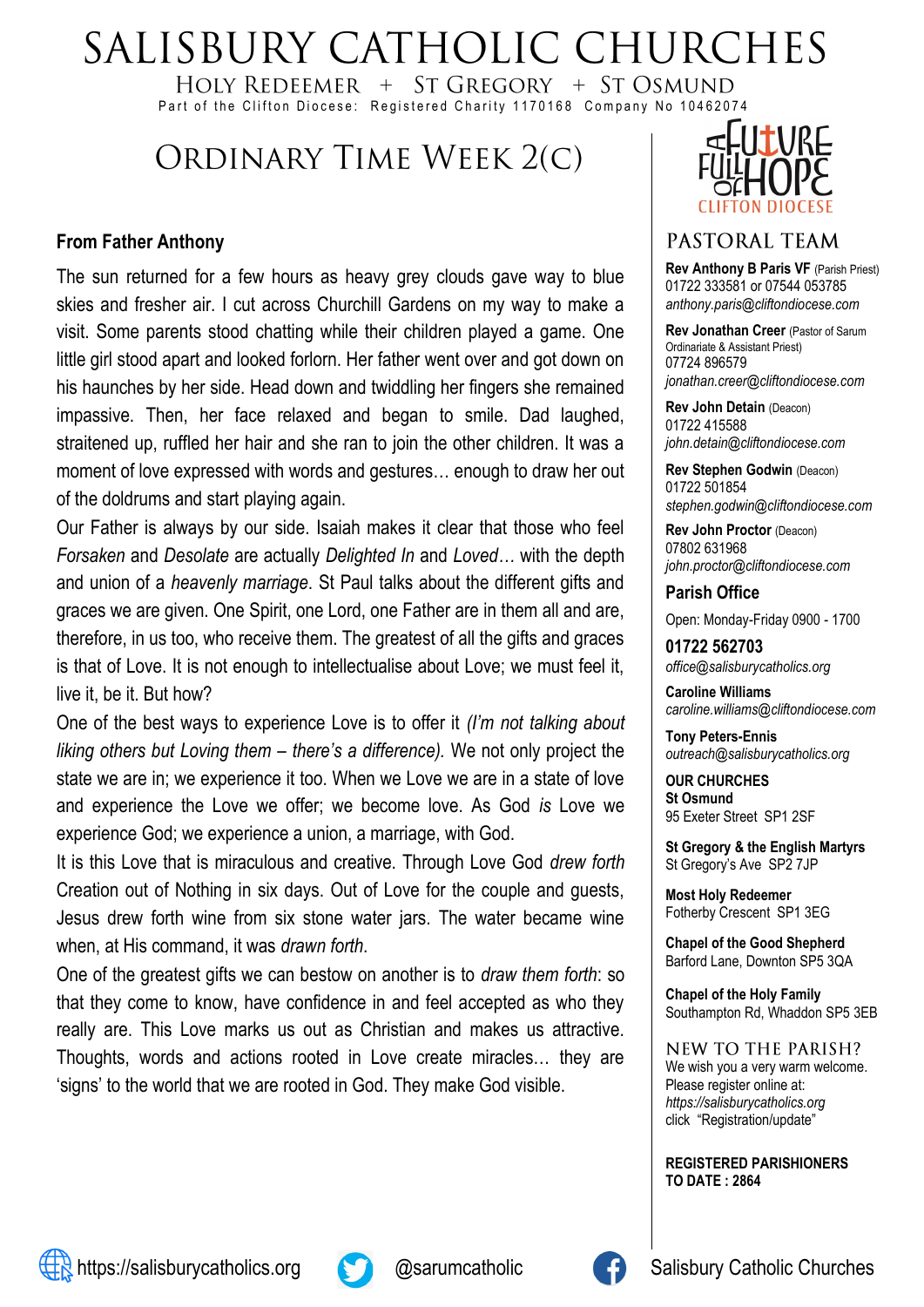### PEACE SUNDAY 16 JANUARY

This Sunday, 16 January, is PEACE SUNDAY and this year Pope Francis asks us to think about 'Education, work and dialogue between generations: tools for building lasting peace'. In this country we have an active Catholic peace movement in Pax Christi, which does a great deal of good work to promote peace and nonviolence through parishes, schools and social media. For more about about this day please click on the image in the 'Top News' box or [click here.](https://salisburycatholics.org/peace-sunday)

**Saint Anthony of Egypt, 17 January -** In a day where life is described as a 'rat race,' one who devotes a whole life to solitude and prayer points to an essential of Christian life. Anthony's hermit life reminds us of our break with sin and the totality of our commitment to Christ. For St Anthony's story please click on the image in our 'Top News' box or [click here.](https://salisburycatholics.org/blog/saint-anthony-egypt)

**Saint Wulfstan (Wulstan), Bishop 19 January -** St Wulfstan of Worcester, 'sole survivor of the old Fathers of the English people'. Famous for being one of the few high-ranking English churchmen to keep his position after the Norman Conquest. When Wulfstan died in 1095 he was the only English-born bishop left in England. For more, click on the image in the 'Top News' box or [click here.](https://salisburycatholics.org/blog/st-wulfstan)

**Saint Agnes, Virgin, Martyr 21 January -** The Catholic Church honours the virgin and martyr St. Agnes, who suffered death for her consecration to Christ. On the feast day of this Saint – whose name means "lamb" in Latin – the Pope traditionally blesses lambs, whose wool will be used to make the white pallium worn by archbishops. For what is known of Saint Agnes, click the image in the 'Top News' box or [click here.](https://salisburycatholics.org/blog/st-agnes)

**The Society for the Protection of Unborn Children (SPUC)** are holding their White Flower appeal this weekend 15/16 January. Please give generously as we were unable to collect last year due to COVID.

**Urgent Action** - This April millions of people will be at risk from poverty. Please write to your MP asking the government to act now to protect low income families. The MP for Salisbury is John Glen email: *john.glen.mp@parliament.uk*

**Postponement - Due to the high Covid-19 rates, the decision has been made to postpone the Parish Get-Together due to take place at St Gregory's hall on the 23 January**. We look forward to letting you know the new date and arrangements in due course.

**SCORE collection**. The next collection is on 23 January and will be for overseas projects. Donations may be made using envelopes marked SCORE or by using the '[Donate](https://salisburycatholics.org/donate-0)' button on our homepage..

**Salisbury Foodbank**. During January we are collecting tinned fruit for the Foodbank. Please put donated items into the box which can be found in each church. Thank you for your generosity with our November collection. The total donated weighed over 120kg.

**Exam Invigilators** - St Joseph's Catholic School are looking for additional exam invigilators to join the team on a casual basis. Please contact Yasmin Ryder for more details *yry@sjcs.org.uk*

**My Generation** meetings will recommence next Wednesday 19 January and thereafter on the 1st & 3rd Wednesdays of each month at 2pm in St Gregory's Hall. For information please contact Chris on 321109.

**Salisbury Catholics Parishioner Lunch.** The next lunch will take place after the midday Mass on **Thursday 10 March** in St Osmund's Parish Rooms.

**Alabare 500 Club Winners -** R Read £25, L Godwin £25, M Gange £25, P Mahony £25, S Covill £10, E Robertson £10, F Rolleston £5, CD Piggins £5 & B Bray £5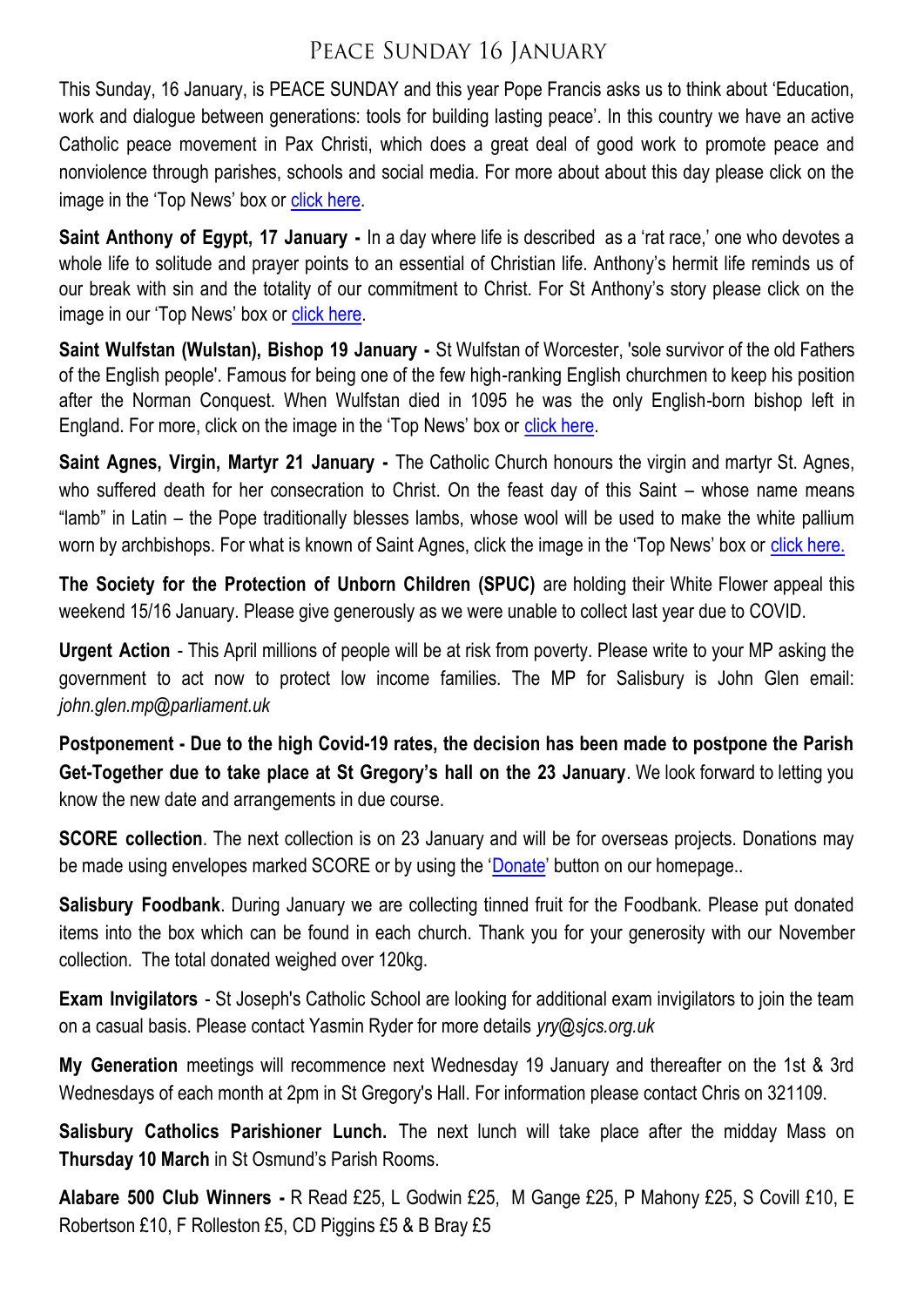### FOR A SYNODAL CHURCH: COMMUNION, PARTICIPATION, MISSION

**Synodal Conversations** - . The sessions are planned for varied times and days to allow everyone to attend:

Thursday 20 Jan 10.30am to 12.30pm Saturday 22 Jan 3pm to 6pm Wednesday 26 Jan 2pm to 4pm Sunday 30 January 3pm to 6pm Monday 31 Jan 7pm to 9pm Consideration is also being given to holding particle will also be organismy additional sessions for their a virtual meeting via Zoom during January. If you are attendees. interested, please contact Deacon John Proctor by email: *john.proctor@cliftondiocese.com* All these sessions will take place in St Osmund's Parish Rooms. Different (already established) groups within the parishes will also be organising additional sessions for their

**If you wish to attend these meetings can you please inform the Parish Office on 01722 562 703 or email outreach@salisburycatholics.org. We are also still seeking Facilitators and Notetakers for these meetings. If you can help please contact the office as soon as possible**. All the information on the Synod including explanatory videos are on our website by clicking the 'Synodal Church' button on our homepage or [click here.](https://salisburycatholics.org/synodal-church)

**Confirmation 2022.** We now have a date from Bishop Declan for this year, 5 July 2022. Because we plan to take candidates on retreat we need to know numbers (candidates need to be in Year 9 or above). So please register by 31 January by clicking on the 'Registration' button on our homepage or [click here](https://p3.pamis.co.uk/salisbury/onlined01cab) and then select 'Confirmation Application'**.** 

**Baptism Preparation** If you have a child that you would like to be baptised in one of our churches, you will need to attend a parents' preparation course. For baptisms at St Osmund or Holy Redeemer please contact Deacon John Proctor on 07802 631968 or email: *john.proctor@cliftondiocese.com* and at St Gregory contact Deacon Stephen Godwin by email *stephen.godwin@cliftondiocese.com*

**The Nicodemus Group** continues next Wednesday 19 January at 7pm in the Parish Rooms. Please contact us to register to attend: *nicodemus@salisburycatholics.org*. For more information click the 'Explore Your Faith' item on our website main menu bar or click here.

**Citywide Prayer (on zoom): Sunday 16th January at 7:30pm**. People from different denominations here in Salisbury will be gathering via Zoom to worship, and seek God for our City in 2022. You can join by following this link: *https://us02web.zoom.us/j/89289054367* , Meeting ID: 892 8905 4367 and Passcode: 906532.

**Week of Prayer for Christian Unity 18 - 25 January. -** The Week of Prayer for Christian Unity is an annual ecumenical celebration. Christians around the world are invited to pray for the unity of all Christians, to reflect on scripture together, to participate in jointly-organised ecumenical services, and to share fellowship. This year the focus is on the story of the Epiphany (the Visit of the Wise Men) with Matthew 2:1-12. We have a reflection with prayers for each day. Just click on the image in the 'Top News' box or [click here.](https://salisburycatholics.org/christian-unity-0) 

**The God Who Speaks** We have a 3 minute reflection by Fr (now Bishop) Jim Golka on this Sunday's readings Second Sunday in Ordinary Time Year C featuring 'The Wedding at Cana'. Just click on 'The God Who Speaks' button on our homepage or [click here.](https://salisburycatholics.org/god-who-speaks)

**Sunday Homily by Bishop Robert Barron**. Friends, the Church gives us this extraordinary story of the first sign of Christ's divinity 'The Miracle at Cana.' Why is the first of Jesus' miracles turning water into wine at a wedding? To listen, click on the 'Sunday Homily' button on our homepage or [click here.](https://salisburycatholics.org/sunday-homily)

**Children's Liturgy** from Catholic Kids Media: The Wedding at Cana!. A fun Catholic reflection for children based on the readings for this Sunday's feast. Click on 'Church TV' then select 'Children's Liturgy' or [click here.](https://salisburycatholics.org/childrens-liturgy)